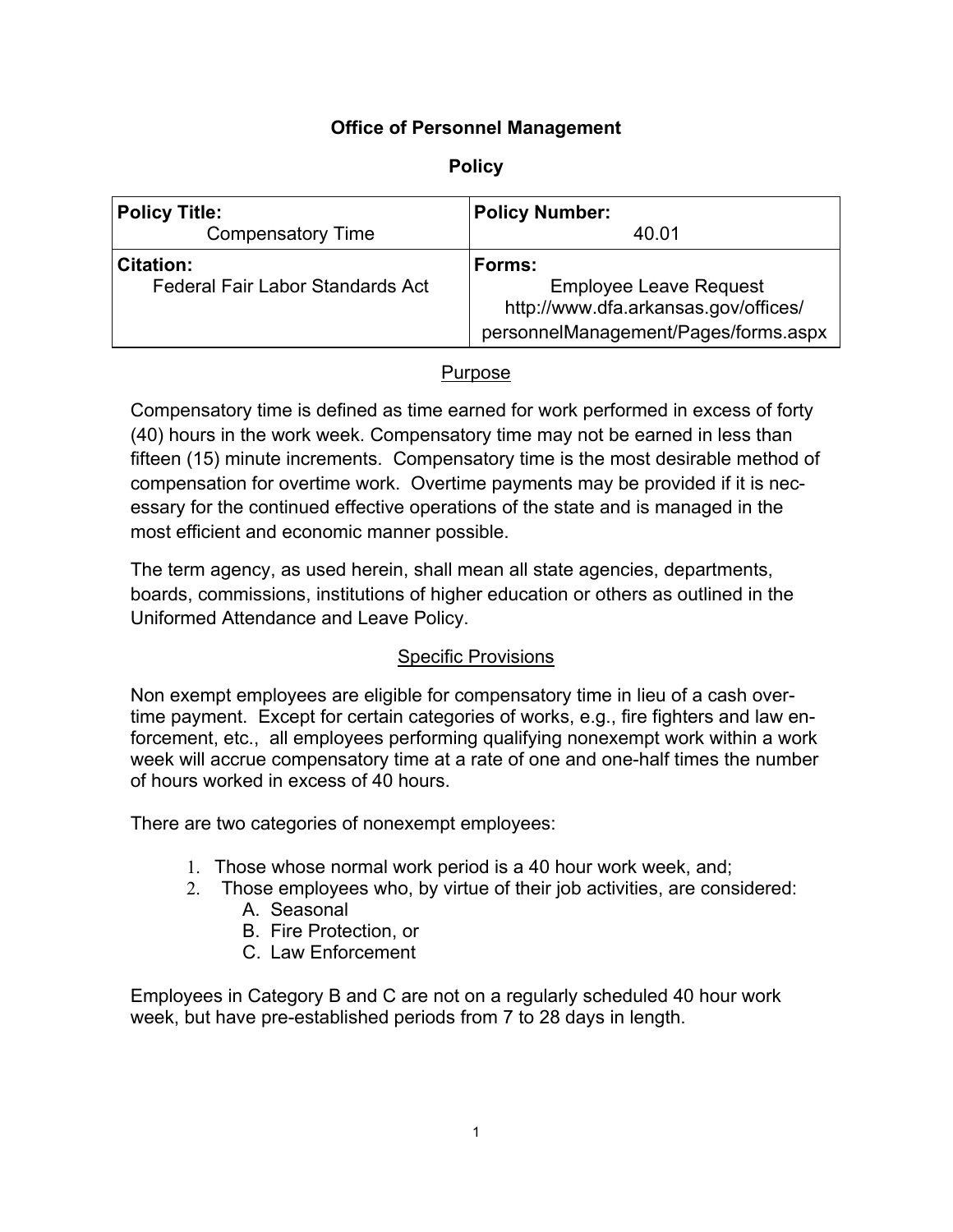| <b>Policy Title:</b> | <b>Policy Number:</b> |
|----------------------|-----------------------|
| Compensatory Time    | 40.01                 |

If an agency pays its employees for overtime in the form of compensatory time off as opposed to cash payment, the following points must be noted:

- 1. The employees in Category A cannot accrue more than 240 hours in compensatory time off.
- 2. The employees in Category B and C cannot accrue more than 480 hours in compensatory time off.

If an employee in either category exceeds the maximum established, they must be compensated in cash payment for any hours in excess of the 240/480 limit.

An agency has the option of paying overtime in a combination of cash and compensatory time at the rate of time and one-half; however, this policy must be consistently applied for all eligible employees.

Compensatory time must be earned before it can be used. The time used will be deducted from the employee's accrued compensatory time. All compensatory time of fifteen (15) minutes or more must be accounted for, whether earned or used.

When an employee uses earned compensatory time, he/she shall be paid at his/her current grade.

Compensatory time may be used in lieu of sick leave or annual leave.

Compensatory time may be earned only with the prior approval of the Agency Director, Institution Head or his/her designee.

Employees shall request to use earned compensatory time by completing a request for leave form.

Upon termination from employment, the employee is to receive cash payment for any overtime accrued which has not been used at a rate not less than:

- 1. The average regular rate received by an employee during the last three (3) years of his/her employment; or
- 2. The final regular rate of pay received by an employee, whichever is higher.